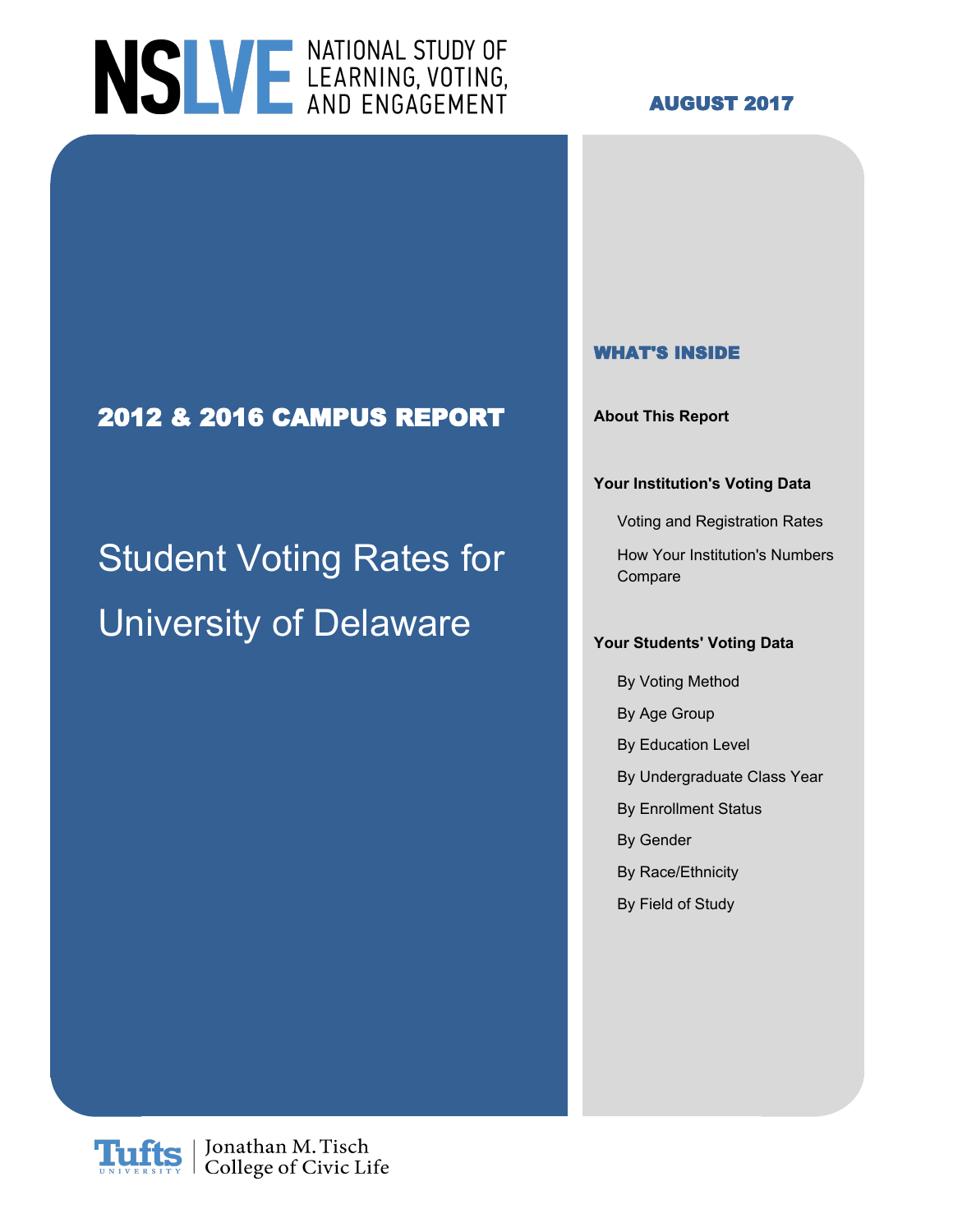### About This Report

Thank you for participating in the National Study of Learning, Voting, and Engagement (NSLVE). Since Learning, Voting, and Engagement (NSLVE). Since NSLVE's launch in 2013, more than 1,000 colleges NSLVE's launch in 2013, more than 1,000 colleges and universities have signed up to receive their and universities have signed up to receive their voting rates for the 2012, 2014 and 2016 federal voting rates for the 2012, 2014 and 2016 elections. elections. Along with others, your institution's Along with others, your institution's participation in participation in this study has allowed us to build a this study has allowed us to build a robust database robust database of nearly 30 million college student robust database or nearly 30 million college student<br>records, about 10 million for each election year, that records, about To million for each election year,<br>serve as a foundation for innovative research on serve as a foundation for innovative research<br>college student political learning and engager college student political learning and engagement in<br>domocracy democracy. democracy. Thank you for participating in the National Study of

NSLVE is a signature initiative of the Institute for Democracy and Higher Education (IDHE) at Tufts Democracy and Higher Education (IDHE) at the University's Jonathan M. Tisch College of Civic Life. Oniversity's bonatharm with iscribediege of Civic i<br>The mission of IDHE is to shift college and mic mission of IDHE is to shift college and<br>university prierities and culture to advance politic university priorities and culture to advance political<br>learning, agonov, and equity, We achieve our icarinity, agency, and equity. We achieve ou<br>mission through research, resource develop mission through research, resource development,<br>technical assistance, and advessey technical assistance, and advocacy. NSLVE is a signature initiative of the Institute for learning, agency, and equity. We achieve our

#### **About the Data**

**About the Data** The voter registration and voting rates in this report The voter registration and voting rates in this report reflect the percentage of your institution's students reflect the percentage of your institution's students who were eligible to vote and who actually voted in who were eligible to vote and who actually voted in<br>the 2012 and 2016 elections. These results are the 2012 and 2016 elections. These results are based on enrollment records your institution based on enrollment records your institution submitted to the National Student Clearinghouse submitted to the National Student Clearinghouse (FERPA-blocked records excluded) and publicly (FERPA-blocked records excluded) and publicly<br>available veting files collected by Catalist available voting files collected by Catalist. available voting files collected by Catalist.

mstitutional voting rates are adjusted by deducting<br>an estimated number of students identified by each an estimated number or students identified by each<br>institution as non-resident aliens and reported to the institution as non-resident allens and reported to the<br>Integrated Postsecondary Education Data System miegrated Fostsecondary Education Data<br>(IPEDS). For breakdowns by student (in ED3). For breakdowns by student<br>characteristics, we cannot consistently adjust for characteristics, we cannot consistently adjust for<br>students who are non-resident aliens, resident students who are non-resident aliens, resident<br>aliens, or undocumented students. This may result alleris, or undocumented students. This may result<br>in your institution's actual voting rate being higher in your institution's actual voting rate being nigher<br>than we report. To calculate that percentage, and to **Reports**. read more about NSLVE data, see our **FAQ on** Please also see our NSLVE Method (insert link) for **Maintaining the NSLVE Database** paper for a **Mamtaning the NSEVE Database**<br>more detailed study methodology. Institutional voting rates are adjusted by deducting **Campus Reports**. Please also see **Creating and**

#### **Reviewing the Data Reviewing the Data**

Use the following key to interpret the charts: Use the following key to interpret the charts: \* = number of students is less than 10 \* = number of students is less than 10 n/a = no data was collected or calculated for this n/a = no data was collected or calculated for this field**.** field**.**

#### **What to do next? What to do next?**

 $\square$  Review the data. This report provides a hospital measure of vour students' baseline measure of your students' engagement in democracy in 2012 and 2016, engagement in democracy in 2012 and 2016,<br>and compares your institution's voting rates to and compares your institution's voting rates to<br>eimiler institutions. Vieit our website for mere similar institutions. Visit our website for more<br>comparison data comparison data. comparison data. baseline measure of your students'

 $\square$  Share the report widely and strategically, including posting it online.

 $\square$  Put your data into practice. Use our IDHE Resources to guide you.

 $\square$  Address your campus climate for student political learning, discourse, and participation.<br>Start by bringing the JDHE team to your political by pringing the IDHE team to your<br>compus or using the IDHE self-assessment campus or using the IDHE self- assessment<br>rubric available on our website rubric available on our website. Start by bringing the IDHE team to your

**The Partner with IDHE. We are available with IDHE.**<br>With all office bours, we binare, brown bog virtual office hours, webinars, brown bag virtual office hours, webinars, brown bag discussions and in-person trainings. discussions and in-person trainings.  $\Box$  Partner with IDHE. We are available with

r or up-to-date news on NSLVE data, resources and<br>upcoming opportunities visit our website: upcoming opportunities visit our website: upcoming opportunities visit our website: **idhe.tufts.edu.** For up-to-date news on NSLVE data, resources and **idhe.tufts.edu.**

**@TuftsIDHE.** Follow us on Twitter @TuftsIDHE or email us at<br>NSLVE@tufte.odu **NSLVE@tufts.edu. NSLVE@tufts.edu.**

warm regarus,<br>INHE Toom IDHE Team IDHE Team Warm regards,

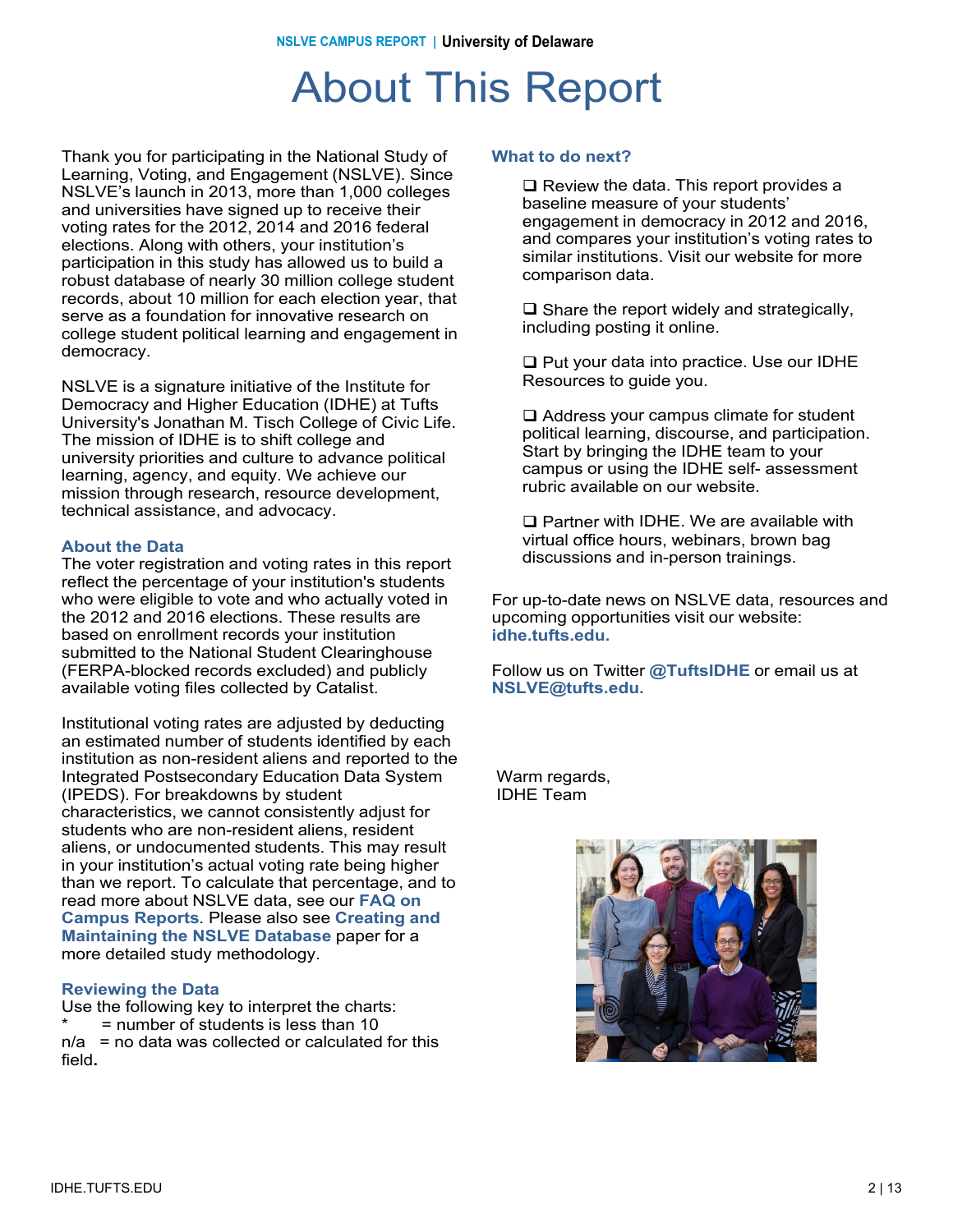### Voting and Registration Rates



|                                                                                             | 2012                       | 2016                      | Change |
|---------------------------------------------------------------------------------------------|----------------------------|---------------------------|--------|
| Total student enrollment                                                                    | 21,742                     | 23,012                    | 1,270  |
| Age under 18/Unknown<br><b>IPEDS</b> estimated non-resident aliens<br>FERPA records blocked | (198)<br>(1, 843)<br>(688) | (293)<br>(2,040)<br>(412) |        |
| Total eligible voters                                                                       | 19,013                     | 20,267                    | 1,254  |
| Number of students who registered                                                           | 14,121                     | 16,827                    | 2,706  |
| Number of students who voted                                                                | 9,267                      | 11,505                    | 2,238  |
| Registration rate                                                                           | 74.3%                      | 83.0%<br>1.               | 8.8    |
| Voting rate of registered students                                                          | 65.6%                      | 68.4%<br>1P               | 2.7    |
| Voting rate                                                                                 | 48.7%                      | 56.8%<br>10               | 8.0    |
| Difference from all institutions                                                            | $+1.8$                     | $+6.4$                    |        |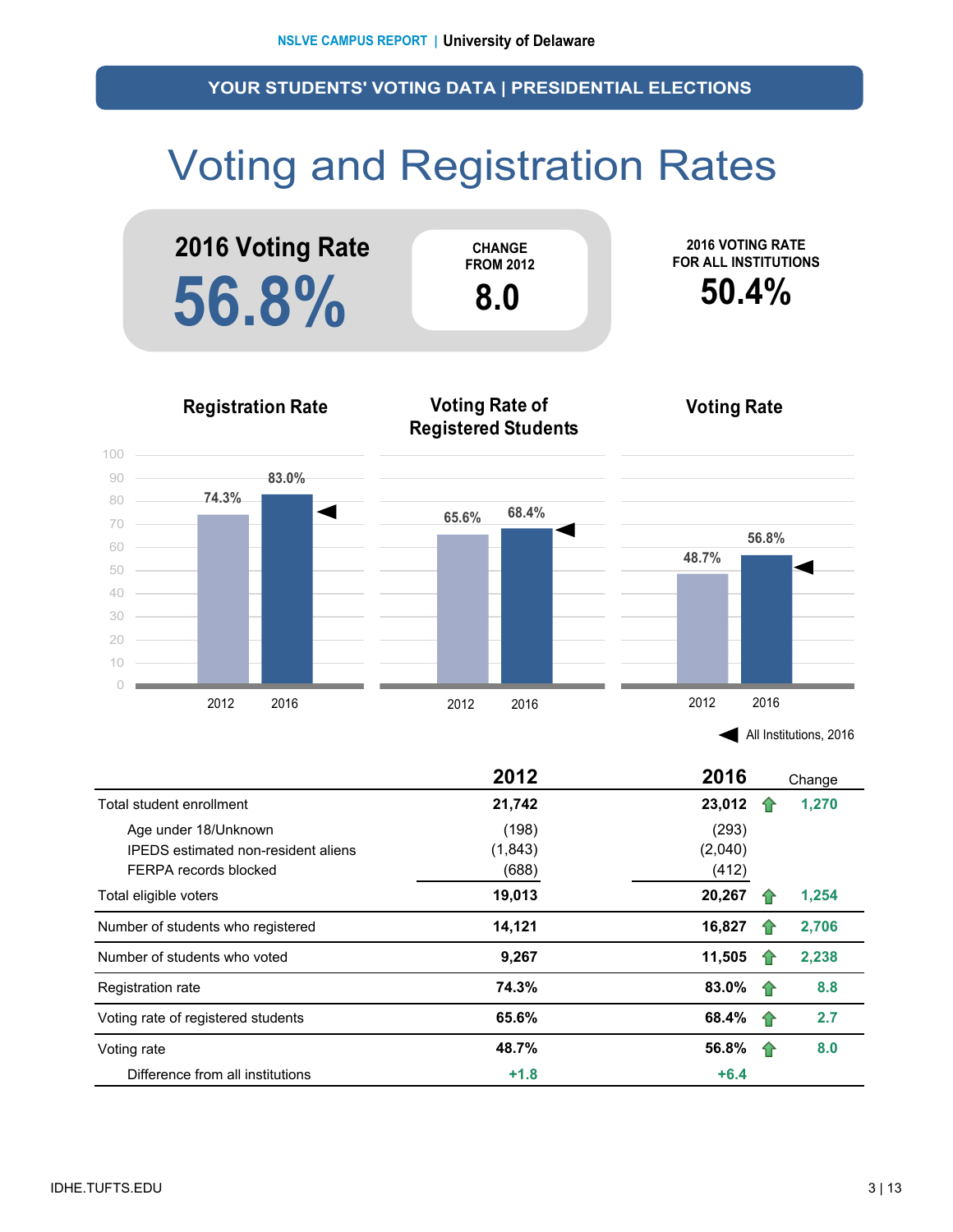**HOW YOUR NUMBERS COMPARE | PRESIDENTIAL ELECTIONS**

### By Carnegie Classification

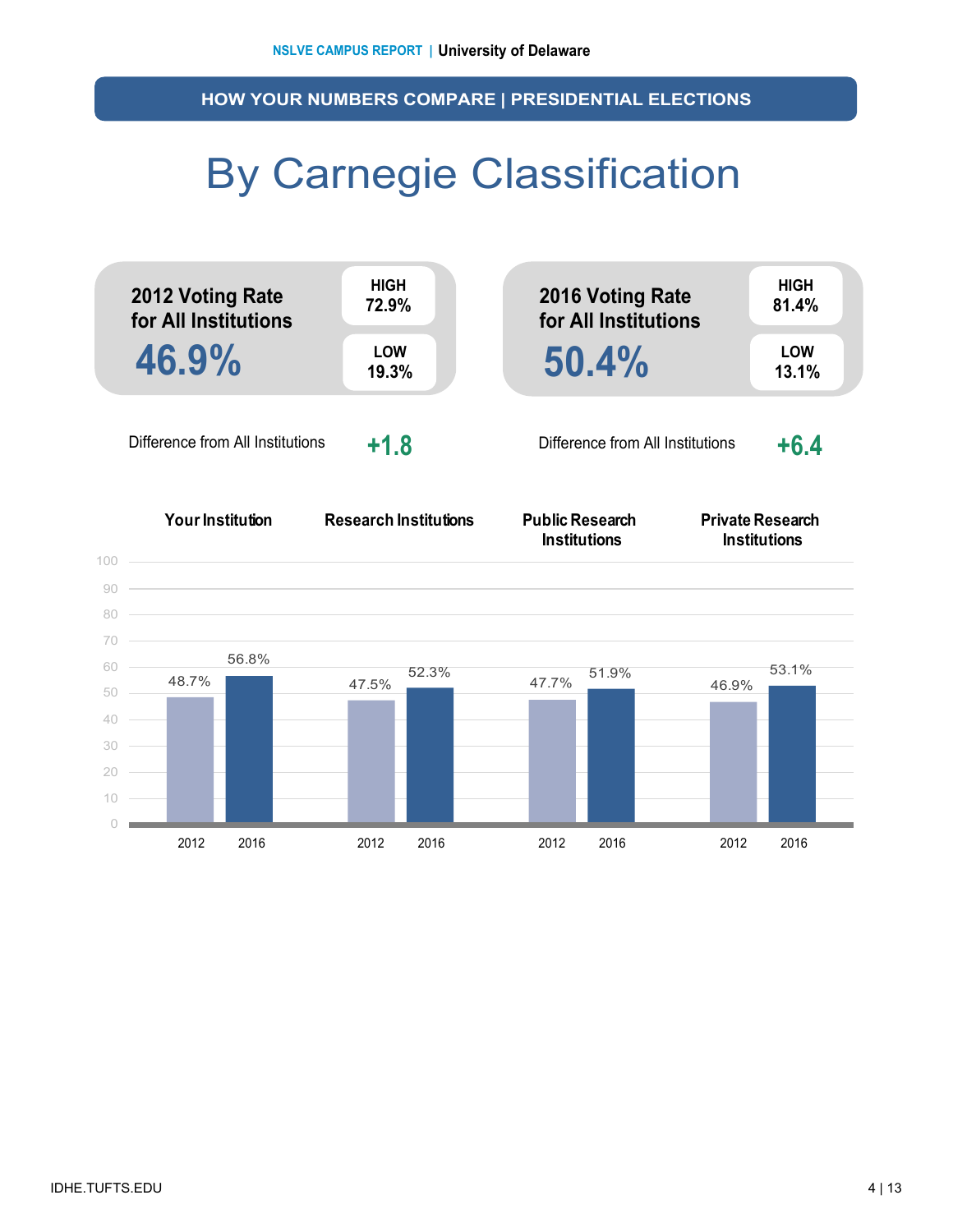## By Voting Method\*



|                                   | 2012  |       |        | 2016  |                |        |
|-----------------------------------|-------|-------|--------|-------|----------------|--------|
|                                   | Voted | Rate  | Voted  | Rate  |                | Change |
| Absentee                          | 1,843 | 19.9% | 2,164  | 18.8% | $\overline{v}$ | $-1.1$ |
| Early Vote                        | 111   | 1.2%  | 102    | 0.9%  | ┺              | $-0.3$ |
| Mail                              | 48    | 0.5%  | 103    | 0.9%  | ⇑              | 0.4    |
| In-Person,<br><b>Election Day</b> | 1,404 | 15.2% | 2,029  | 17.6% | 企              | 2.5    |
| Unknown                           | 5,861 | 63.3% | 7,107  | 61.8% |                |        |
| <b>Total</b>                      | 9,267 |       | 11,505 |       |                |        |

\* Your students' data broken down by voting method. If your campus has a high number of voting method "Unknown", it means that this information was not reported by local officals where your students voted.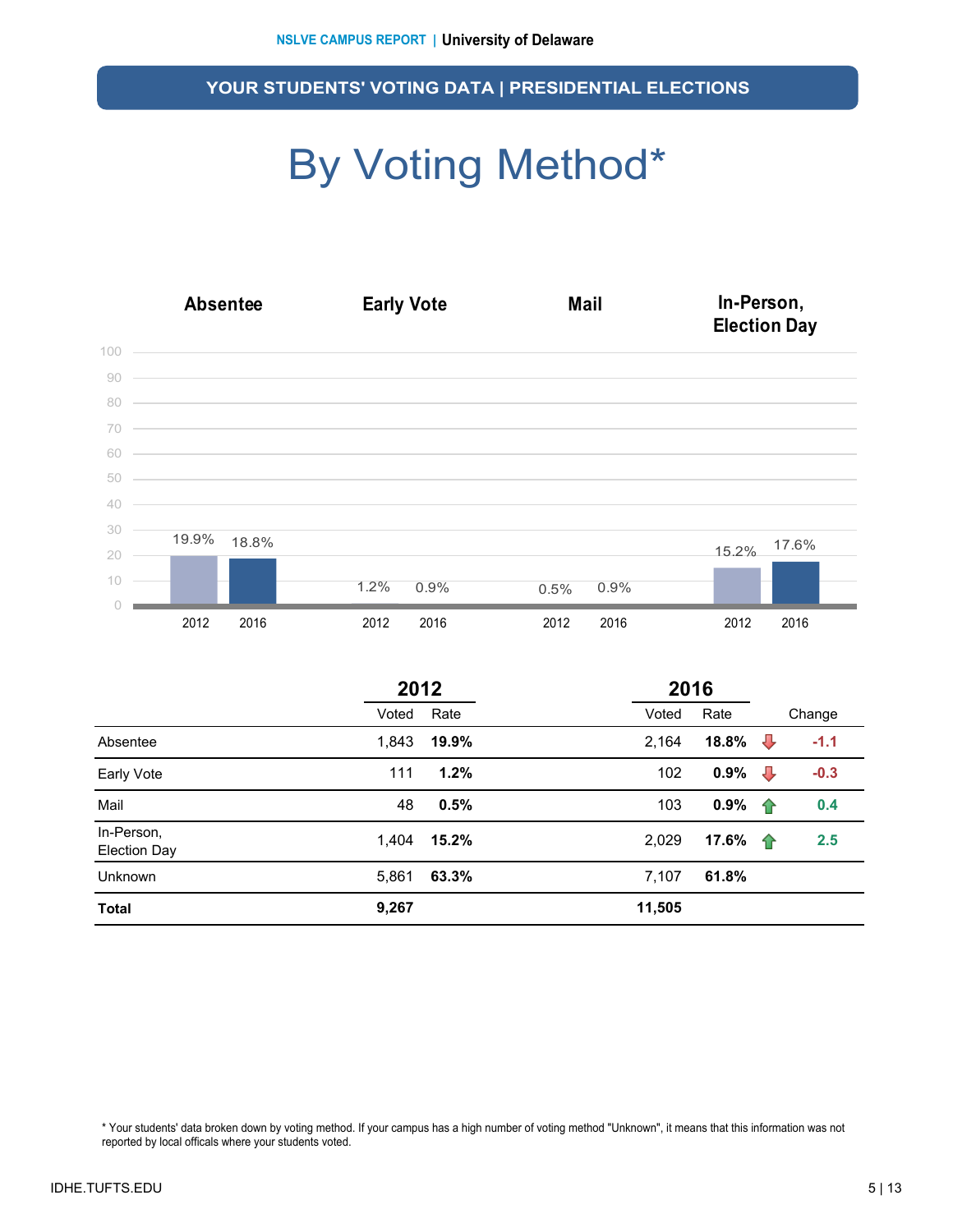### By Age Group\*



|           | 2012     |       |       | 2016     |       |                          |                 |        |
|-----------|----------|-------|-------|----------|-------|--------------------------|-----------------|--------|
|           | Enrolled | Voted | Rate  | Enrolled | Voted | Rate                     |                 | Change |
| 18-21     | 14.719   | 6,536 | 44.4% | 15,901   | 8,437 | 53.1% $\hat{\textbf{r}}$ |                 | 8.7    |
| $22 - 24$ | 2.941    | 1,244 | 42.3% | 3.101    | 1,544 | 49.8% 个                  |                 | 7.5    |
| 25-29     | 1,623    | 546   | 33.6% | 1,727    | 626   | 36.3% $\uparrow$         |                 | 2.6    |
| 30-39     | 976      | 481   | 49.3% | 1,022    | 480   | 47.0% $\sqrt{ }$         |                 | $-2.3$ |
| 40-49     | 316      | 219   | 69.3% | 320      | 215   | 67.2% $\sqrt{ }$         |                 | $-2.1$ |
| $50+$     | 281      | 241   | 85.8% | 236      | 203   | 86.0%                    | - <del>17</del> | 0.3    |
| Unknown   | 0        |       |       | 0        |       |                          |                 |        |

\* Your students' data broken down by age at the time of the election. To provide more accurate voting rates, students ineligible to vote because they were too young, students whose age data was not reported to the Clearinghouse, as well as records that were FERPA blocked are removed from this table. Please note that we are not able to adjust these voting rates by removing non-resident aliens, resident aliens or undocumented students.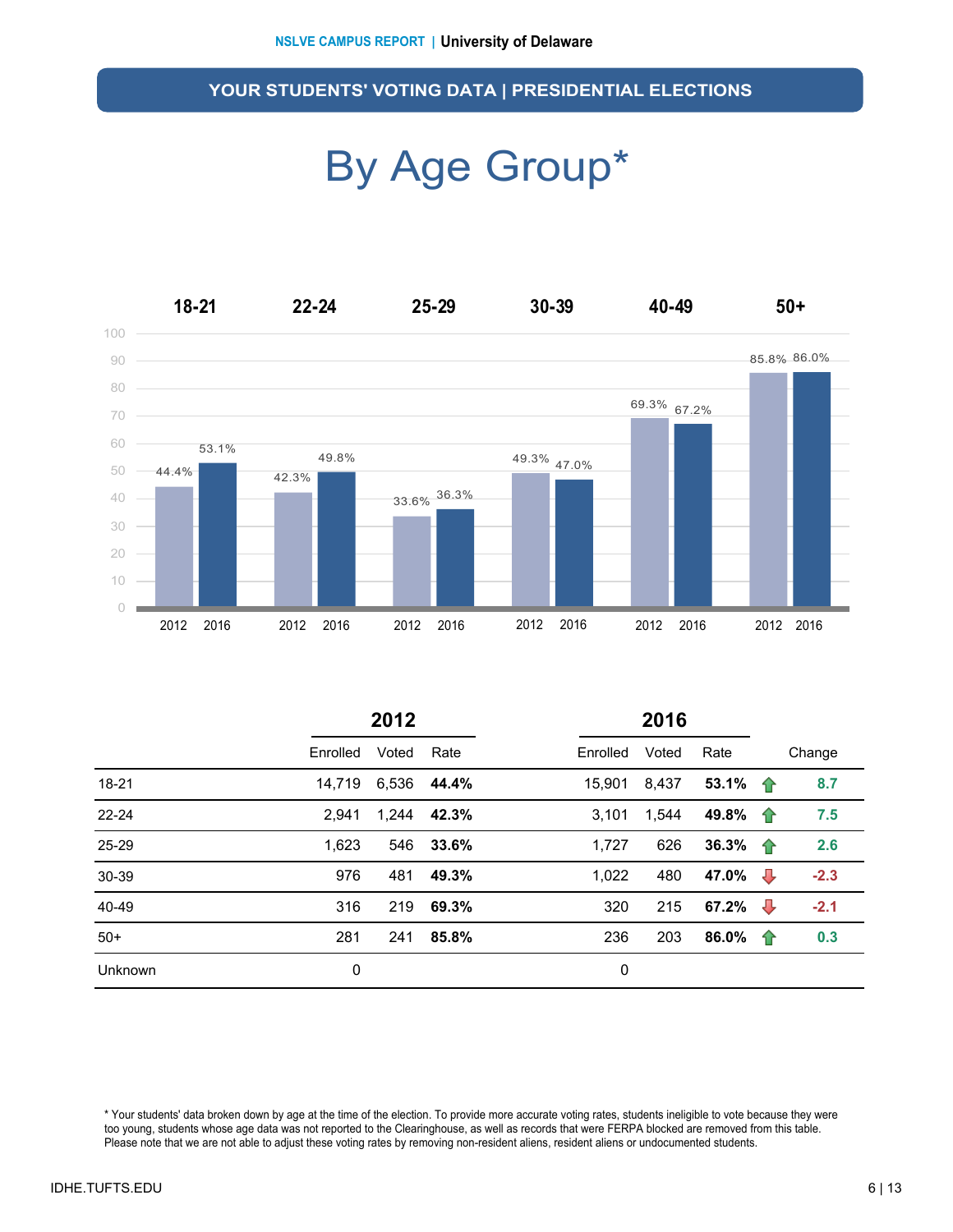### By Education Level\*



|                | 2012     |                    |      |              | 2016  |                              |  |        |
|----------------|----------|--------------------|------|--------------|-------|------------------------------|--|--------|
|                | Enrolled | Voted              | Rate | Enrolled     | Voted | Rate                         |  | Change |
| Undergraduate  |          | 17,485 7,990 45.7% |      | 18,623 9,999 |       | 53.7% $\uparrow$             |  | 8.0    |
| Graduate       |          | 3,371 1,277 37.9%  |      |              |       | 3,683 1,506 40.9% $\uparrow$ |  | 3.0    |
| <b>Unknown</b> |          |                    |      | $\star$      |       |                              |  |        |

\* Your students' data broken down by undergraduate and graduate students. To provide more accurate voting rates, students ineligible to vote because they were too young, students whose age data was not reported to the Clearinghouse, as well as records that were FERPA blocked are removed from this table. Please note that we are not able to adjust these voting rates by removing non-resident aliens, resident aliens or undocumented students.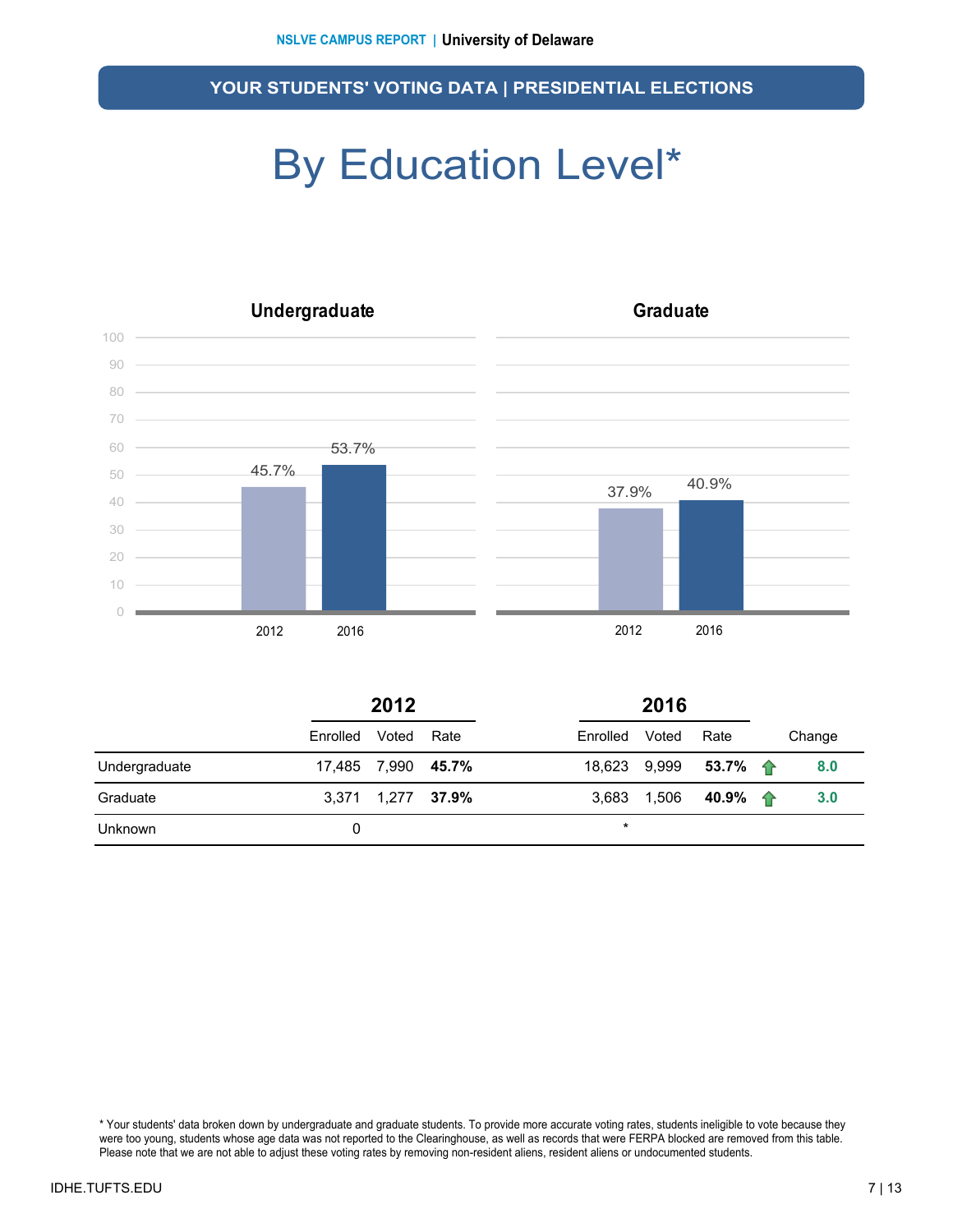### By Undergraduate Class Year\*



|                   | 2012     |                   |             | 2016     |       |                  |        |
|-------------------|----------|-------------------|-------------|----------|-------|------------------|--------|
|                   | Enrolled | Voted             | Rate        | Enrolled | Voted | Rate             | Change |
| <b>First Year</b> |          | 4.441 1.847 41.6% |             | 3.783    | 1,867 | 49.4% 全          | 7.8    |
| Sophomore         | 4.377    |                   | 1,902 43.5% | 4.423    | 2,301 | 52.0% 1          | 8.6    |
| Upperclassman     | 7.661    | 3,661             | 47.8%       | 9.816    | 5,463 | 55.7% $\uparrow$ | 7.9    |

\* Your students' data broken down by undergraduate students' class level. To provide more accurate voting rates, students ineligible to vote because they were too young, students whose age data was not reported to the Clearinghouse, as well as records that were FERPA blocked are removed from this table. Please note that we are not able to adjust these voting rates by removing non-resident aliens, resident aliens or undocumented students.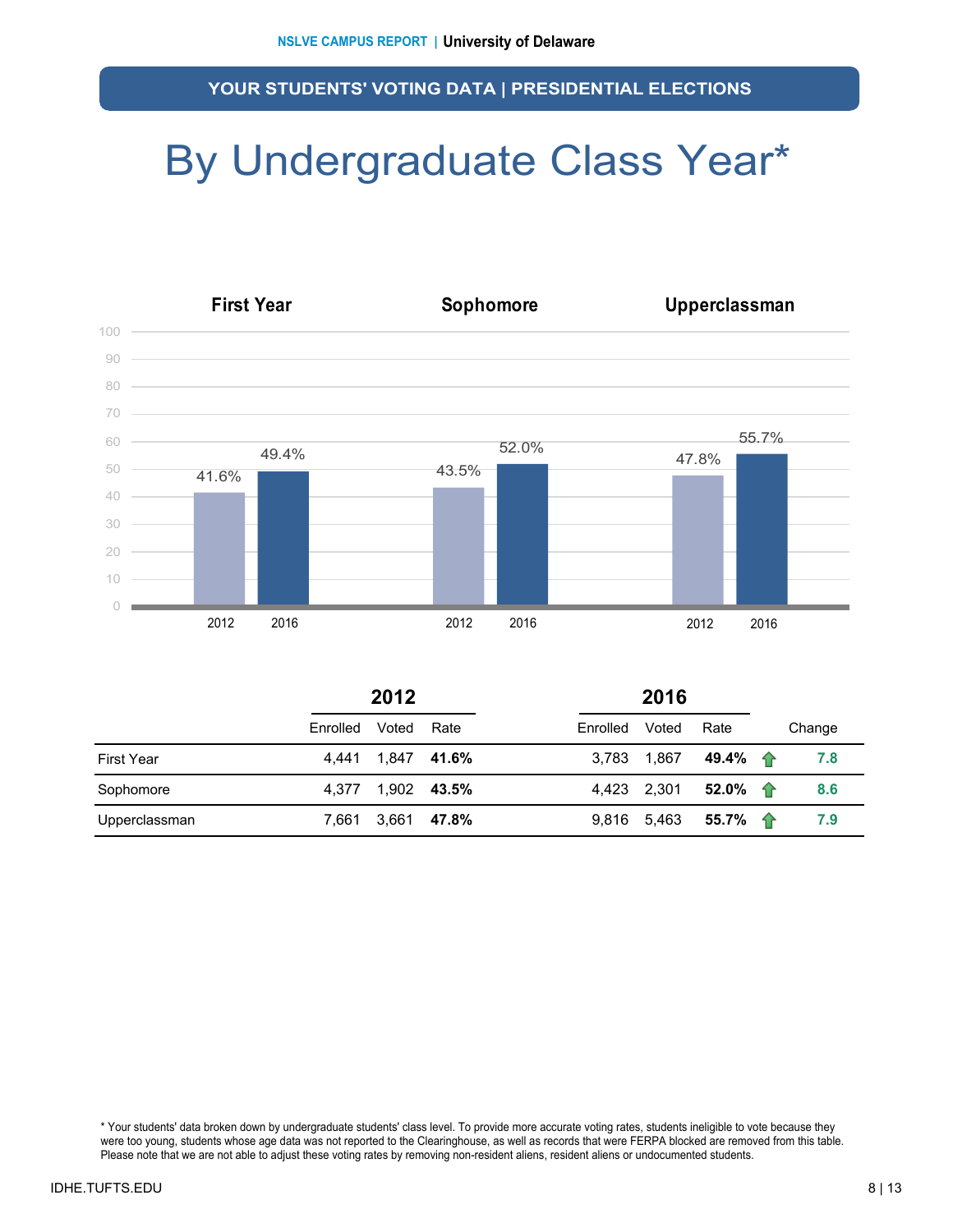### By Enrollment Status\*



|           | 2012               |             |       | 2016     |               |                                   |  |        |
|-----------|--------------------|-------------|-------|----------|---------------|-----------------------------------|--|--------|
|           | Enrolled           | Voted       | Rate  | Enrolled | Voted         | Rate                              |  | Change |
| Full-time | 18,471 7,840 42.4% |             |       |          | 20,309 10,241 | 50.4% $\textcolor{red}{\bigcirc}$ |  | 8.0    |
| Part-time |                    | 2,385 1,427 | 59.8% |          | 1,998 1,264   | 63.3% $\uparrow$                  |  | 3.4    |
| Unknown   | 0                  | 0           | n/a   | 0        | 0             | n/a                               |  |        |

\* Your students' data broken down by part-time and full-time students. To provide more accurate voting rates, students ineligible to vote because they were too young, students whose age data was not reported to the Clearinghouse, as well as records that were FERPA blocked are removed from this table. Please note that we are not able to adjust these voting rates by removing non-resident aliens, resident aliens or undocumented students.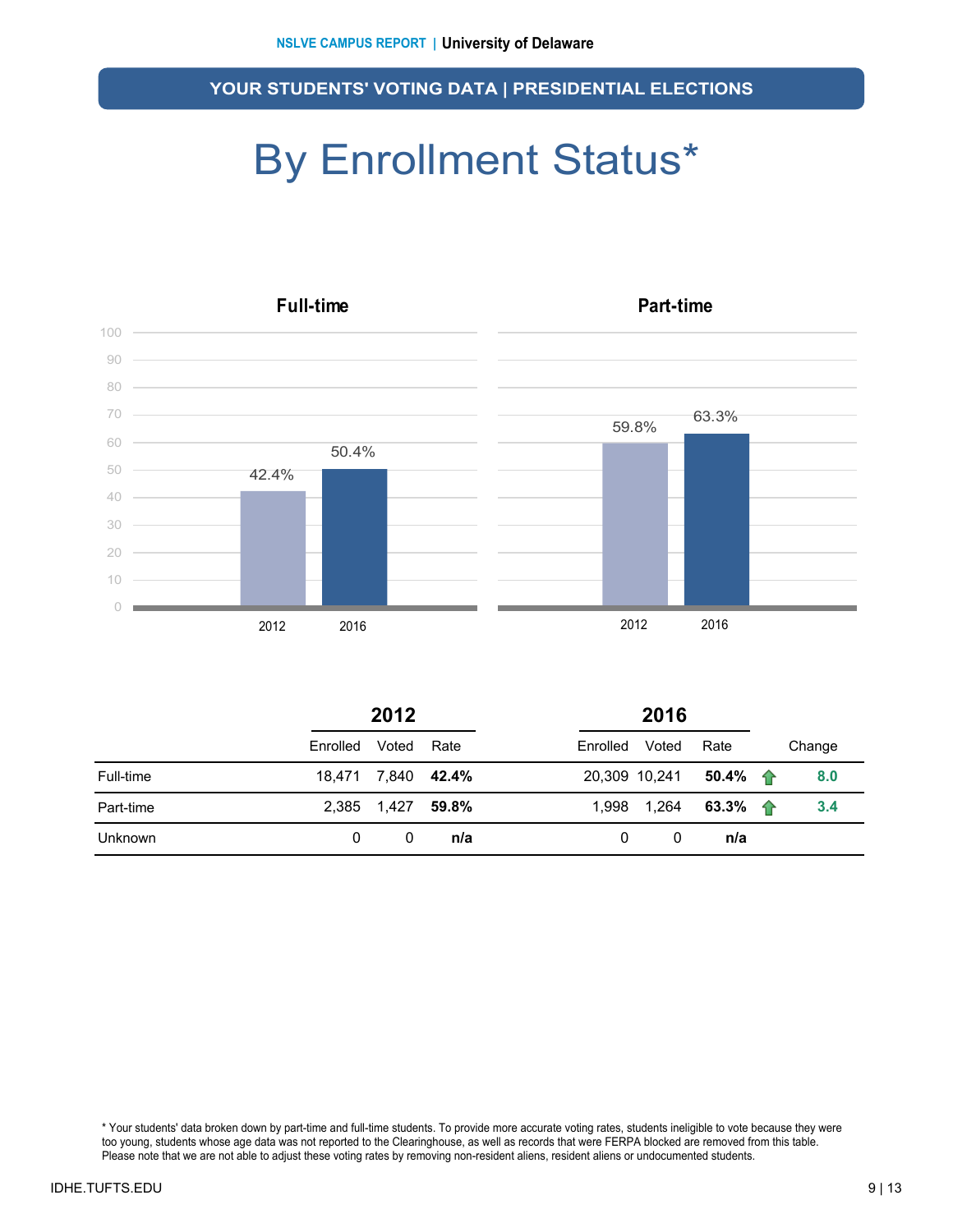### By Gender\*



|         | 2012               |                   |      | 2016     |       |                                      |        |
|---------|--------------------|-------------------|------|----------|-------|--------------------------------------|--------|
|         | Enrolled           | Voted             | Rate | Enrolled | Voted | Rate                                 | Change |
| Women   | 11,556 5,520 47.8% |                   |      |          |       | 12,514 6,974 <b>55.7%</b> $\uparrow$ | 8.0    |
| Men     |                    | 9,298 3,747 40.3% |      |          |       | 9,792 4,531 46.3% $\uparrow$         | 6.0    |
| Unknown | $\star$            | 0                 | n/a  | $\star$  | 0     | n/a                                  |        |

\* Your students' data broken down by gender. To provide more accurate voting rates, students ineligible to vote because they were too young, students whose age data was not reported to the Clearinghouse, as well as records that were FERPA blocked are removed from this table. Please note that we are not able to adjust these voting rates by removing non-resident aliens, resident aliens or undocumented students.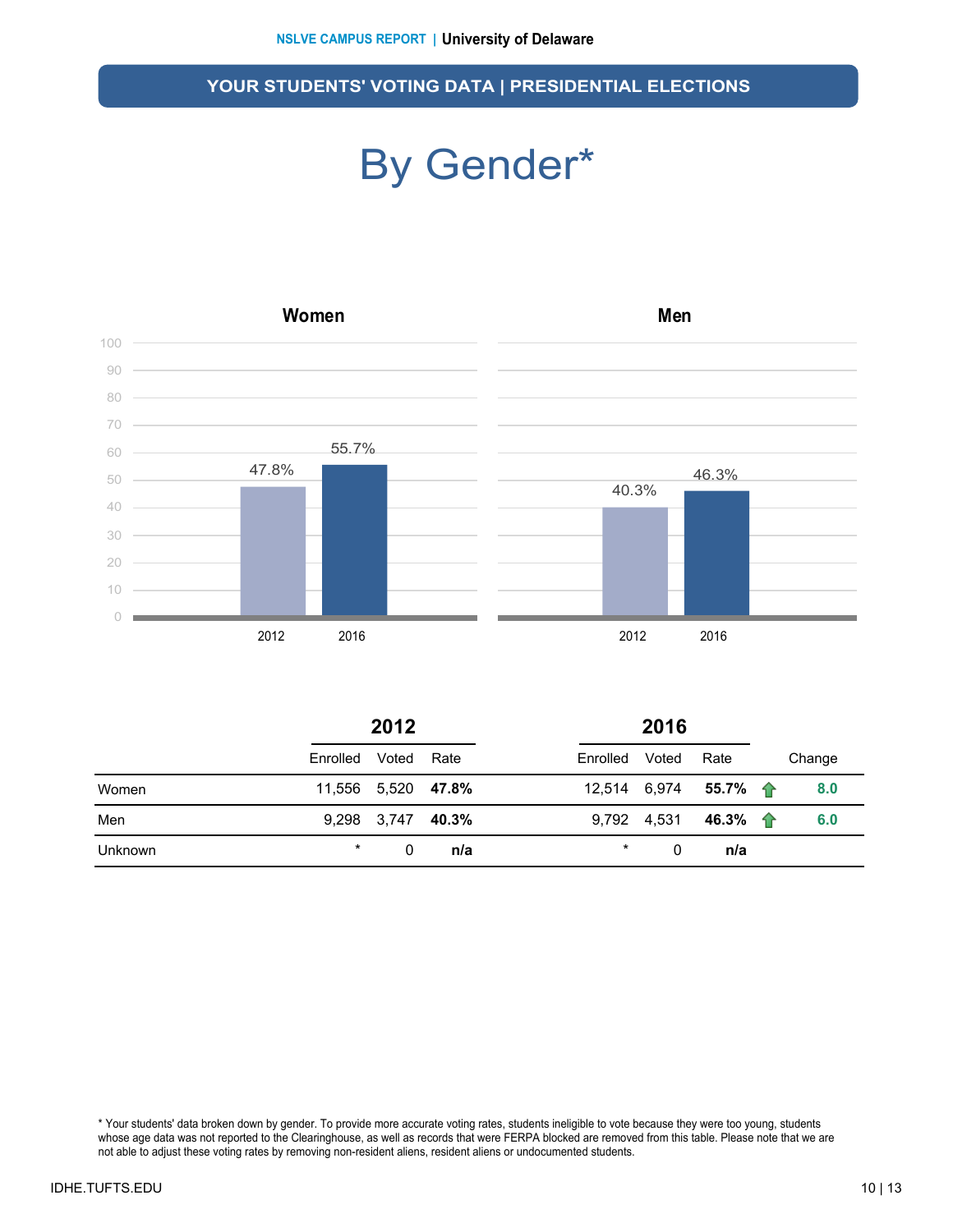### By Race/Ethnicity\*



|                                      | 2012     |       |       |          | 2016  |       |    |        |
|--------------------------------------|----------|-------|-------|----------|-------|-------|----|--------|
|                                      | Enrolled | Voted | Rate  | Enrolled | Voted | Rate  |    | Change |
| Asian                                | 0        | 0     | n/a   | 0        | 0     | n/a   |    | n/a    |
| American Indian/<br>Alaska Native    | 34       | 19    | 55.9% | 34       | 18    | 52.9% | ⊕  | $-2.9$ |
| <b>Black</b>                         | 1,099    | 625   | 56.9% | 1.251    | 774   | 61.9% | 企  | 5.0    |
| Hispanic                             | 836      | 297   | 35.5% | 639      | 287   | 44.9% | ⇧  | 9.4    |
| Native Hawaiian/<br>Pacific Islander | 2,363    | 331   | 14.0% | 2,573    | 523   | 20.3% | 企  | 6.3    |
| White                                | 15,185   | 7,448 | 49.1% | 14,145   | 8,036 | 56.8% | 10 | 7.8    |
| 2 or More Races                      | 0        | 0     | n/a   | 0        | 0     | n/a   |    | n/a    |
| Unknown                              | 1,339    |       |       | 3,665    |       |       |    |        |

\* Your students' data broken down by race. To provide more accurate voting rates, students ineligible to vote because they were too young, students whose age data was not reported to the Clearinghouse, as well as records that were FERPA blocked are removed from this table. Please note that we are not able to adjust these voting rates by removing non-resident aliens, resident aliens or undocumented students.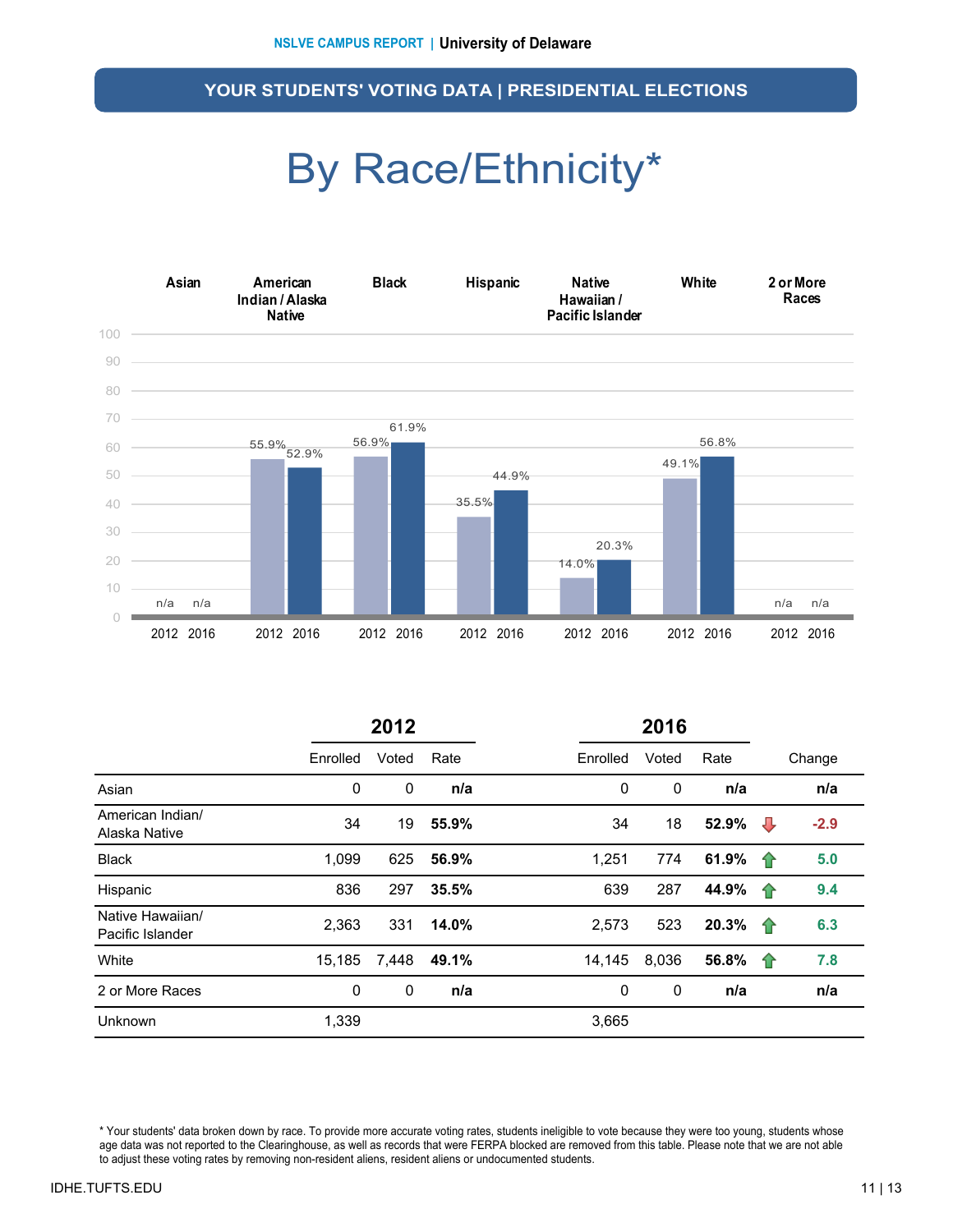### By Field of Study\*

\* Your students' data broken down by field of study. To provide more accurate voting rates, students ineligible to vote because they were too young, students whose age data was not reported to the Clearinghouse, as well as records that were FERPA blocked are removed from this table. Please note that we are not able to adjust these voting rates by removing non-resident aliens, resident aliens or undocumented students. The green and red highlighted values below represent your campus's top three and bottom three voting rates by field of study.

|                                                           | 2012             |                  |       | 2016     |       |                     |        |  |
|-----------------------------------------------------------|------------------|------------------|-------|----------|-------|---------------------|--------|--|
|                                                           | Enrolled         | Voted            | Rate  | Enrolled | Voted | Rate                | Change |  |
| Agriculture and Agriculture<br>Operations                 | 314              | 127              | 40.5% | 320      | 168   | 52.5%               | 12.1   |  |
| Architecture                                              | 27               | 14               | 51.9% | 26       | 12    | 46.2% $\frac{1}{2}$ | $-5.7$ |  |
| Area, Ethnic, Cultural, Gender,<br>and Group Studies      | 60               | 32               | 53.3% | 54       | 40    | 74.1%               | 20.7   |  |
| <b>Biological and Biomedical</b><br>Sciences              | 1,212            | 531              | 43.8% | 1,391    | 761   | 54.7% 个             | 10.9   |  |
| Business, Management, and<br>Marketing                    | 2,865            | 1,014            | 35.4% | 3,461    | 1,484 | 42.9% 个             | 7.5    |  |
| Communication and Journalism                              | 548              | 232              | 42.3% | 570      | 313   | 54.9%               | 12.6   |  |
| Computer and Information<br>Sciences                      | 347              | 122              | 35.2% | 443      | 203   | 45.8% $\bigcap$     | 10.7   |  |
| Education                                                 | 1,593            | 834              | 52.4% | 1,420    | 864   | 60.9% $\bigcap$     | 8.5    |  |
| <b>Engineering and Engineering</b><br>Technologies        | 2,391            | 898              | 37.6% | 2,585    | 1,173 | 45.4% 个             | 7.8    |  |
| English Language and Literature                           | 420              | 212              | 50.5% | 317      | 191   | 60.3% $\bigoplus$   | 9.8    |  |
| Family and Consumer/Human<br>Sciences                     | 325              | 136              | 41.9% | 438      | 224   | 51.1%               | 9.3    |  |
| Foreign Languages, Literatures,<br>and Linguistics        | 242              | 120              | 49.6% | 220      | 105   | $47.7\%$            | $-1.9$ |  |
| <b>Health Professions</b>                                 | 1,650            | 842              | 51.0% | 2,402    | 1,376 | 57.3%               | 6.3    |  |
| History                                                   | 339              | 183              | 54.0% | 200      | 133   | 66.5%               | 12.5   |  |
| Law Enforcement, Firefighting,<br>and Protective Services | $\boldsymbol{0}$ | $\boldsymbol{0}$ | n/a   | 25       | 12    | 48.0%               | n/a    |  |
| Legal Professions and Studies                             | 92               | 32               | 34.8% | 0        | 0     | n/a                 | n/a    |  |
| Liberal Arts and Sciences, and<br>Humanities              | 1,740            | 793              | 45.6% | 1,985    | 1,077 | $54.3\%$            | 8.7    |  |
| <b>Mathematics and Statistics</b>                         | 266              | 75               | 28.2% | 278      | 93    | 33.5%               | 5.3    |  |
| Multi/Interdisciplinary Studies                           | 343              | 155              | 45.2% | 345      | 202   | $58.6\%$            | 13.4   |  |
| Natural Resources and<br>Conservation                     | 366              | 199              | 54.4% | 410      | 232   | 56.6% $\bigoplus$   | 2.2    |  |
| Parks, Recreation, Leisure, and<br><b>Fitness Studies</b> | 1,088            | 475              | 43.7% | 747      | 393   | $52.6\%$            | 9.0    |  |
| Philosophy and Religious Studies                          | 34               | 15               | 44.1% | 25       | 10    | 40.0%               | $-4.1$ |  |
| <b>Physical Sciences</b>                                  | 567              | 171              | 30.2% | 648      | 227   | 35.0%               | 4.9    |  |